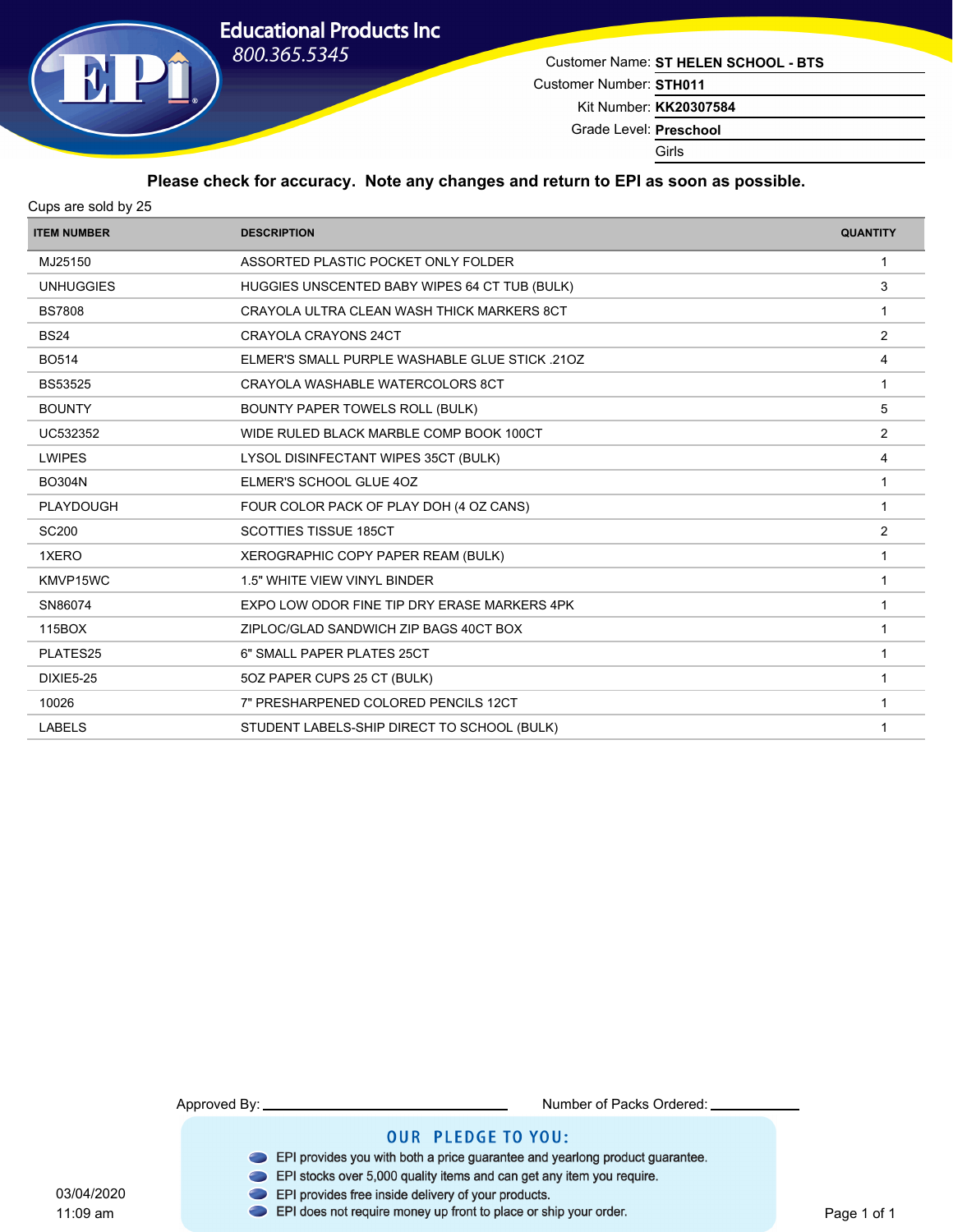

Customer Name: **ST HELEN SCHOOL - BTS**

Customer Number: **STH011**

Kit Number: **KK20307585**

Grade Level: **Preschool**

Boys

### **Please check for accuracy. Note any changes and return to EPI as soon as possible.**

| <b>ITEM NUMBER</b> | <b>DESCRIPTION</b>                             | <b>QUANTITY</b> |
|--------------------|------------------------------------------------|-----------------|
| MJ25150            | ASSORTED PLASTIC POCKET ONLY FOLDER            | $\mathbf{1}$    |
| <b>UNHUGGIES</b>   | HUGGIES UNSCENTED BABY WIPES 64 CT TUB (BULK)  | 3               |
| <b>BS7808</b>      | CRAYOLA ULTRA CLEAN WASH THICK MARKERS 8CT     | -1              |
| <b>BS24</b>        | <b>CRAYOLA CRAYONS 24CT</b>                    | $\overline{2}$  |
| <b>BO514</b>       | ELMER'S SMALL PURPLE WASHABLE GLUE STICK .210Z | $\overline{4}$  |
| <b>BS53525</b>     | CRAYOLA WASHABLE WATERCOLORS 8CT               | $\mathbf{1}$    |
| <b>BOUNTY</b>      | BOUNTY PAPER TOWELS ROLL (BULK)                | 5               |
| UC532352           | WIDE RULED BLACK MARBLE COMP BOOK 100CT        | 2               |
| <b>LWIPES</b>      | LYSOL DISINFECTANT WIPES 35CT (BULK)           | $\overline{4}$  |
| <b>BO304N</b>      | ELMER'S SCHOOL GLUE 4OZ                        | 1               |
| <b>PLAYDOUGH</b>   | FOUR COLOR PACK OF PLAY DOH (4 OZ CANS)        | $\mathbf{1}$    |
| <b>SC200</b>       | <b>SCOTTIES TISSUE 185CT</b>                   | 2               |
| 1XERO              | XEROGRAPHIC COPY PAPER REAM (BULK)             | 1               |
| KMVP15WC           | 1.5" WHITE VIEW VINYL BINDER                   | -1              |
| SN86074            | EXPO LOW ODOR FINE TIP DRY ERASE MARKERS 4PK   | $\mathbf{1}$    |
| 103BOX             | ZIPLOC/GLAD GALLON ZIP BAGS 20CT BOX           | $\mathbf 1$     |
| 10125              | 9" PAPER PLATES 25CT                           | $\overline{1}$  |
| <b>WSB</b>         | WATERLESS HAND SANITIZER WITH PUMP 8OZ         | $\mathbf{1}$    |
| <b>DIXIE5-25</b>   | 50Z PAPER CUPS 25 CT (BULK)                    | $\mathbf{1}$    |
| 10026              | 7" PRESHARPENED COLORED PENCILS 12CT           | $\mathbf 1$     |
| <b>LABELS</b>      | STUDENT LABELS-SHIP DIRECT TO SCHOOL (BULK)    | 1               |
|                    |                                                |                 |

11:09 am

Approved By: Number of Packs Ordered:

- EPI provides you with both a price guarantee and yearlong product guarantee.
- EPI stocks over 5,000 quality items and can get any item you require.
- 
- 03/04/2020<br>11:09 am **DEPI** provides free inside delivery of your products.<br>11:09 am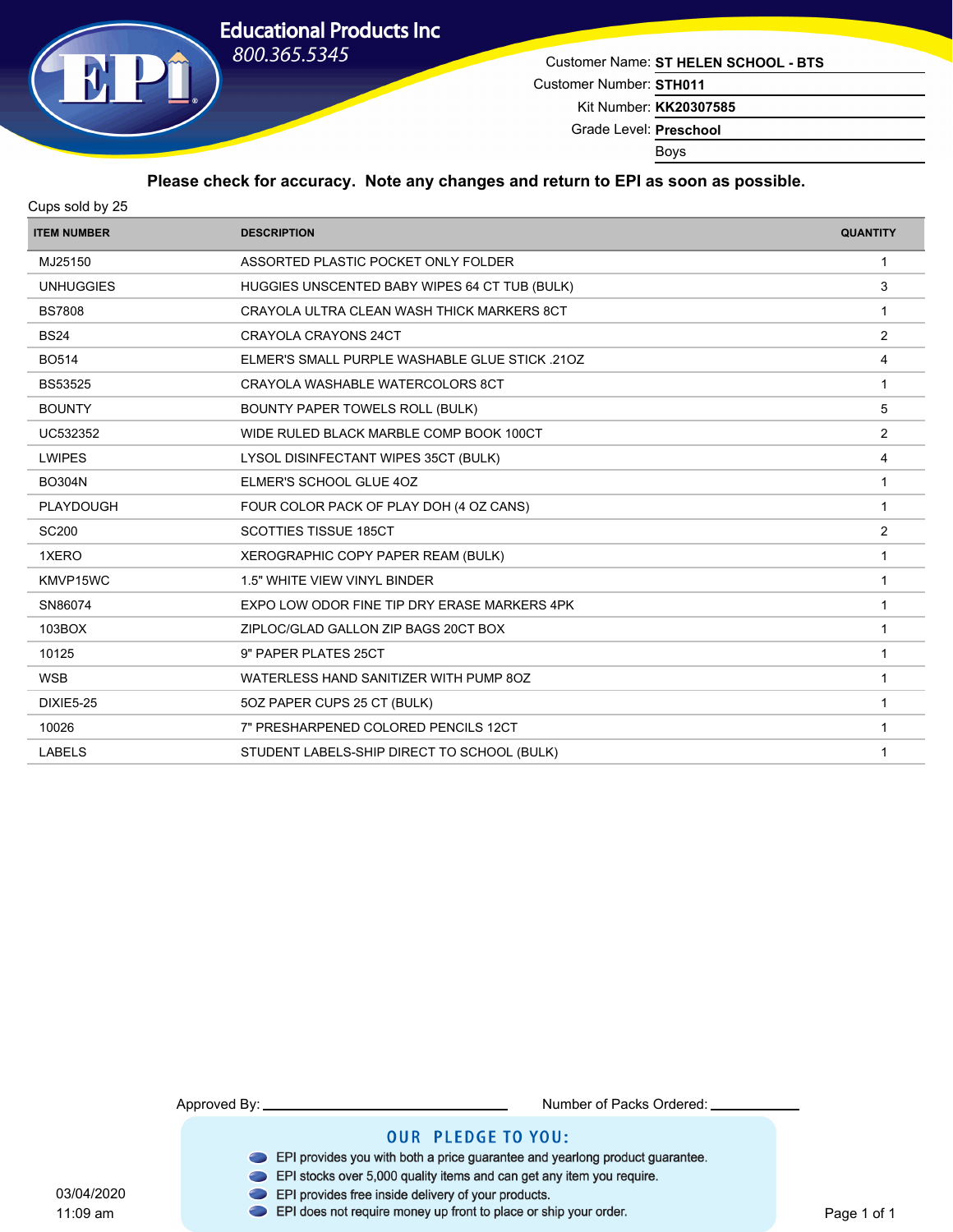

Customer Name: **ST HELEN SCHOOL - BTS** Customer Number: **STH011**

Kit Number: **KK20307587**

Grade Level: Grade K - Boys

#### **Please check for accuracy. Note any changes and return to EPI as soon as possible.**

| <b>ITEM NUMBER</b> | <b>DESCRIPTION</b>                             | <b>QUANTITY</b> |
|--------------------|------------------------------------------------|-----------------|
| PLAYDOUGH          | FOUR COLOR PACK OF PLAY DOH (4 OZ CANS)        | -1              |
| SL2512             | STANDARD LETTER CLIPBOARD                      | $\mathbf{1}$    |
| <b>RG546</b>       | ASST PLASTIC SCHOOL BOX 8.5X5.75X2.5           | -1              |
| <b>BS7722</b>      | CRAYOLA CLASSIC THICK MARKERS 10CT             | 2               |
| <b>BS24</b>        | CRAYOLA CRAYONS 24CT                           | $\overline{4}$  |
| <b>BO514</b>       | ELMER'S SMALL PURPLE WASHABLE GLUE STICK .210Z | 6               |
| <b>BO304N</b>      | ELMER'S SCHOOL GLUE 4OZ                        | 3               |
| <b>FS9498</b>      | FISKARS 5" BLUNT SCISSORS                      | $\mathbf{1}$    |
| <b>BOUNTY</b>      | BOUNTY PAPER TOWELS ROLL (BULK)                | $\overline{4}$  |
| <b>UNHUGGIES</b>   | HUGGIES UNSCENTED BABY WIPES 64 CT TUB (BULK)  | 3               |
| <b>BS4012</b>      | CRAYOLA 7" COLORED PRESHARPENED PENCILS 12CT   | $\mathbf{1}$    |
| 13882              | NO2 DIXON TICONDEROGA PENCIL LATEX FREE        | 12              |
| KMVP15WC           | 1.5" WHITE VIEW VINYL BINDER                   | $\mathbf{1}$    |
| <b>SC200</b>       | <b>SCOTTIES TISSUE 185CT</b>                   | 2               |
| 26141              | 1SUB WIDE RULED SPIRAL ASST NOTEBOOK 70CT      | $\overline{1}$  |
| CLO01686           | CLOROX WIPES 75CT (BULK)                       | 3               |
| <b>BS53525</b>     | CRAYOLA WASHABLE WATERCOLORS 8CT               | -1              |
| 1XERO              | XEROGRAPHIC COPY PAPER REAM (BULK)             | $\overline{1}$  |
| <b>WSB</b>         | WATERLESS HAND SANITIZER WITH PUMP 8OZ         | 1               |
| 103BOX             | ZIPLOC/GLAD GALLON ZIP BAGS 20CT BOX           | $\mathbf{1}$    |
| 115BOX             | ZIPLOC/GLAD SANDWICH ZIP BAGS 40CT BOX         | $\mathbf{1}$    |
| PLATES25           | 6" SMALL PAPER PLATES 25CT                     | $\overline{1}$  |
| <b>LABELS</b>      | STUDENT LABELS-SHIP DIRECT TO SCHOOL (BULK)    | -1              |
|                    |                                                |                 |

11:09 am

Approved By: Number of Packs Ordered:

- EPI provides you with both a price guarantee and yearlong product guarantee.
- EPI stocks over 5,000 quality items and can get any item you require.
- 
- 03/04/2020<br>11:09 am **DEPI** provides free inside delivery of your products.<br>11:09 am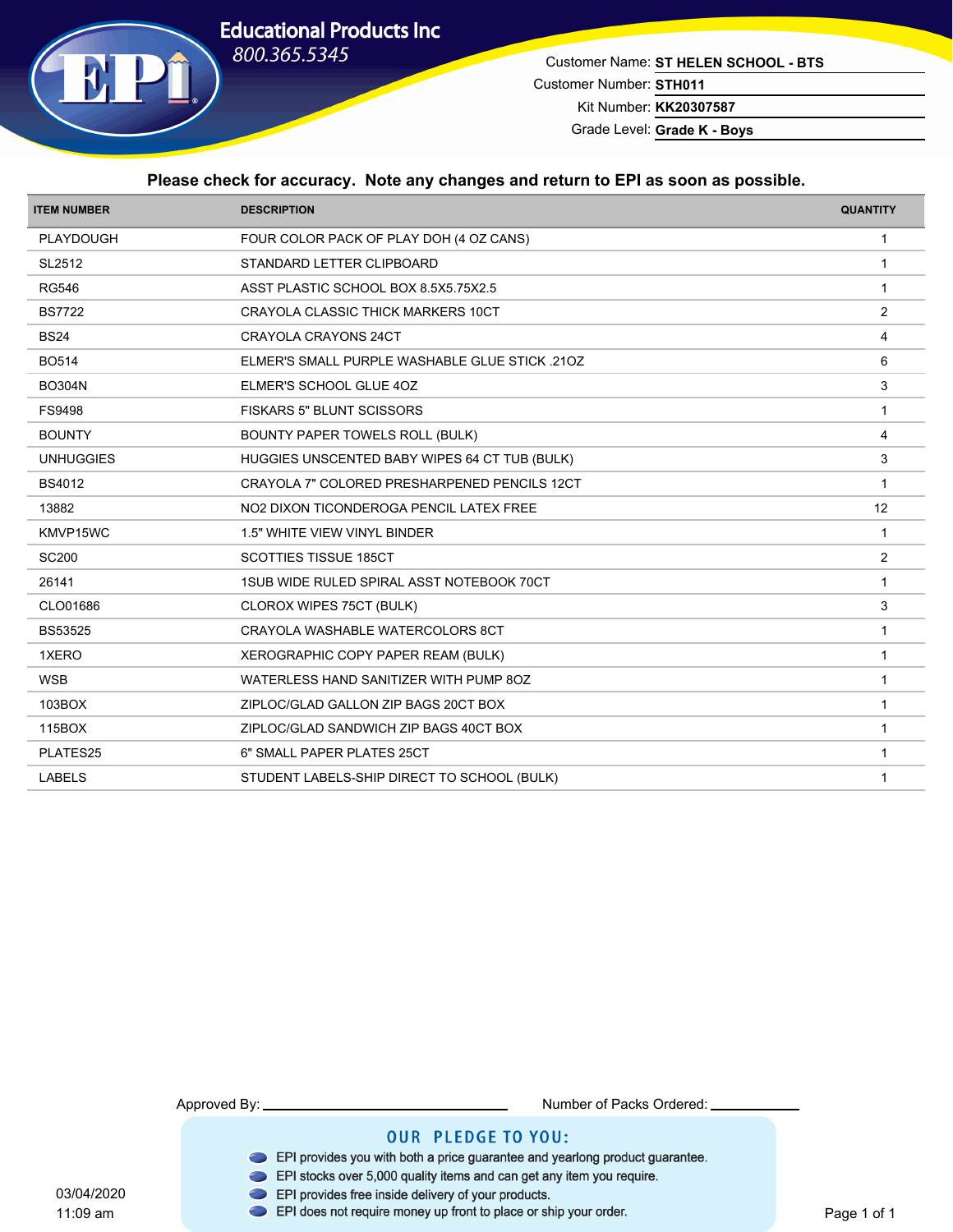

Customer Name: **ST HELEN SCHOOL - BTS** Customer Number: **STH011** Kit Number: **KK20307586**

Grade Level: Grade K - Girls

#### **Please check for accuracy. Note any changes and return to EPI as soon as possible.**

| <b>ITEM NUMBER</b> | <b>DESCRIPTION</b>                             | <b>QUANTITY</b> |
|--------------------|------------------------------------------------|-----------------|
| PLAYDOUGH          | FOUR COLOR PACK OF PLAY DOH (4 OZ CANS)        | -1              |
| SL2512             | STANDARD LETTER CLIPBOARD                      | $\mathbf{1}$    |
| <b>RG546</b>       | ASST PLASTIC SCHOOL BOX 8.5X5.75X2.5           | 1               |
| <b>BS7722</b>      | CRAYOLA CLASSIC THICK MARKERS 10CT             | 2               |
| <b>BS24</b>        | CRAYOLA CRAYONS 24CT                           | $\overline{4}$  |
| <b>BO514</b>       | ELMER'S SMALL PURPLE WASHABLE GLUE STICK .210Z | 6               |
| <b>BO304N</b>      | ELMER'S SCHOOL GLUE 4OZ                        | 3               |
| <b>FS9498</b>      | FISKARS 5" BLUNT SCISSORS                      | $\mathbf{1}$    |
| <b>BOUNTY</b>      | BOUNTY PAPER TOWELS ROLL (BULK)                | $\overline{4}$  |
| <b>UNHUGGIES</b>   | HUGGIES UNSCENTED BABY WIPES 64 CT TUB (BULK)  | 3               |
| <b>BS4012</b>      | CRAYOLA 7" COLORED PRESHARPENED PENCILS 12CT   | $\overline{1}$  |
| 13882              | NO2 DIXON TICONDEROGA PENCIL LATEX FREE        | 12              |
| KMVP15WC           | 1.5" WHITE VIEW VINYL BINDER                   | $\mathbf{1}$    |
| <b>SC200</b>       | <b>SCOTTIES TISSUE 185CT</b>                   | $\overline{2}$  |
| 26141              | 1SUB WIDE RULED SPIRAL ASST NOTEBOOK 70CT      | $\overline{1}$  |
| CLO01686           | CLOROX WIPES 75CT (BULK)                       | 3               |
| <b>BS53525</b>     | CRAYOLA WASHABLE WATERCOLORS 8CT               | $\overline{1}$  |
| 1XERO              | XEROGRAPHIC COPY PAPER REAM (BULK)             | $\overline{1}$  |
| <b>WSB</b>         | WATERLESS HAND SANITIZER WITH PUMP 8OZ         | $\mathbf{1}$    |
| 103BOX             | ZIPLOC/GLAD GALLON ZIP BAGS 20CT BOX           | $\mathbf{1}$    |
| 115BOX             | ZIPLOC/GLAD SANDWICH ZIP BAGS 40CT BOX         | $\mathbf{1}$    |
| 10125              | 9" PAPER PLATES 25CT                           | $\mathbf{1}$    |
| <b>LABELS</b>      | STUDENT LABELS-SHIP DIRECT TO SCHOOL (BULK)    | $\mathbf{1}$    |
|                    |                                                |                 |

11:09 am

Approved By: Number of Packs Ordered:

- EPI provides you with both a price guarantee and yearlong product guarantee.
- EPI stocks over 5,000 quality items and can get any item you require.
- 
- 03/04/2020<br>11:09 am **DEPI** provides free inside delivery of your products.<br>11:09 am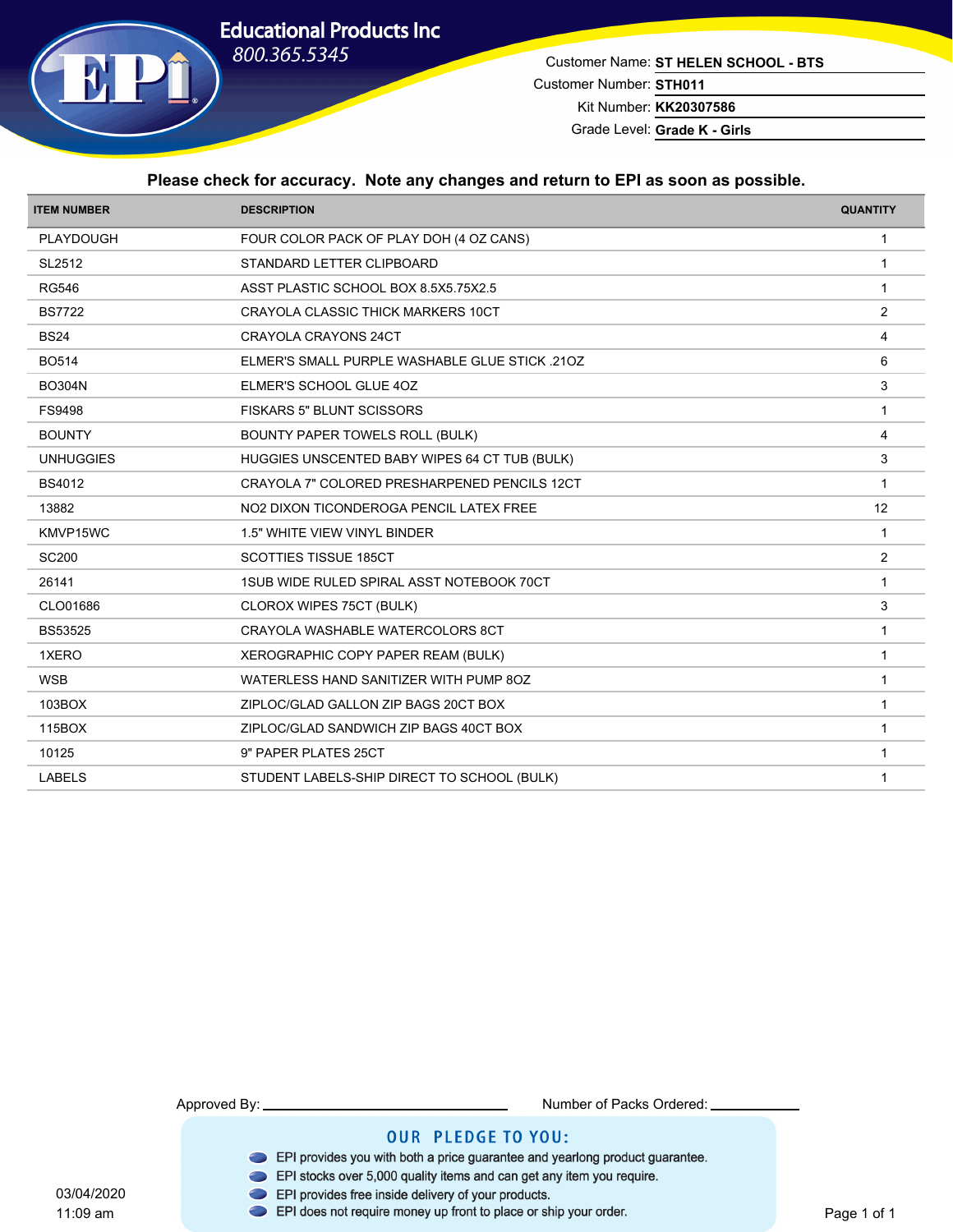

Customer Name: **ST HELEN SCHOOL - BTS** Customer Number: **STH011**

Kit Number: **KK20307588**

Grade Level: **Grade 1 - Boys**

#### **Please check for accuracy. Note any changes and return to EPI as soon as possible.**

| <b>ITEM NUMBER</b> | <b>DESCRIPTION</b>                             | <b>QUANTITY</b> |
|--------------------|------------------------------------------------|-----------------|
| EP2525             | PINK BEVEL ERASER (LATEX FREE)                 | $\mathbf{1}$    |
| FS9498             | <b>FISKARS 5" BLUNT SCISSORS</b>               | $\mathbf{1}$    |
| <b>BS7709</b>      | CRAYOLA CLASSIC FINE MARKERS 8CT               | $\overline{2}$  |
| <b>BS7808</b>      | CRAYOLA ULTRA CLEAN WASH THICK MARKERS 8CT     | $\overline{2}$  |
| <b>BS24</b>        | CRAYOLA CRAYONS 24CT                           | 4               |
| <b>SC200</b>       | <b>SCOTTIES TISSUE 185CT</b>                   | 2               |
| <b>BO514</b>       | ELMER'S SMALL PURPLE WASHABLE GLUE STICK .21OZ | 24              |
| DI287NO2           | NO2 DIXON ORIOLE PENCIL (LATEX FREE)           | 48              |
| 26141              | 1SUB WIDE RULED SPIRAL ASST NOTEBOOK 70CT      | 2               |
| <b>RG546</b>       | ASST PLASTIC SCHOOL BOX 8.5X5.75X2.5           | $\overline{1}$  |
| <b>LWIPES</b>      | LYSOL DISINFECTANT WIPES 35CT (BULK)           | 3               |
| <b>BOUNTY</b>      | BOUNTY PAPER TOWELS ROLL (BULK)                | 4               |
| KMVP10C            | 1" WHITE VIEW VINYL BINDER                     | $\mathbf{1}$    |
| <b>BS4012</b>      | CRAYOLA 7" COLORED PRESHARPENED PENCILS 12CT   | 3               |
| <b>WSB</b>         | WATERLESS HAND SANITIZER WITH PUMP 8OZ         | $\mathbf{1}$    |
| <b>BO304N</b>      | ELMER'S SCHOOL GLUE 4OZ                        | $\mathbf{1}$    |
| UC532352           | WIDE RULED BLACK MARBLE COMP BOOK 100CT        | 2               |
| MJ25180            | ASSORTED POLY POCKET WITH BRAD FOLDERS         | $\overline{2}$  |
| 102BOX             | ZIPLOC/GLAD QUART ZIP BAGS 24CT BOX            | $\mathbf{1}$    |
| 103BOX             | ZIPLOC/GLAD GALLON ZIP BAGS 20CT BOX           | $\mathbf{1}$    |
| 1XERO              | XEROGRAPHIC COPY PAPER REAM (BULK)             | $\mathbf{1}$    |
| <b>WAU21224</b>    | ASTROBRIGHT 24LB ASST COPY PAPER REAM (BULK)   | $\mathbf{1}$    |
| CO0920             | 3X5 RULED WHITE INDEX CARDS 100CT              | $\mathbf{1}$    |
| <b>LABELS</b>      | STUDENT LABELS-SHIP DIRECT TO SCHOOL (BULK)    | $\mathbf 1$     |
|                    |                                                |                 |

11:09 am

Approved By: Number of Packs Ordered:

- EPI provides you with both a price guarantee and yearlong product guarantee.
- EPI stocks over 5,000 quality items and can get any item you require.
- 
- 03/04/2020<br>11:09 am **DEPI** provides free inside delivery of your products.<br>11:09 am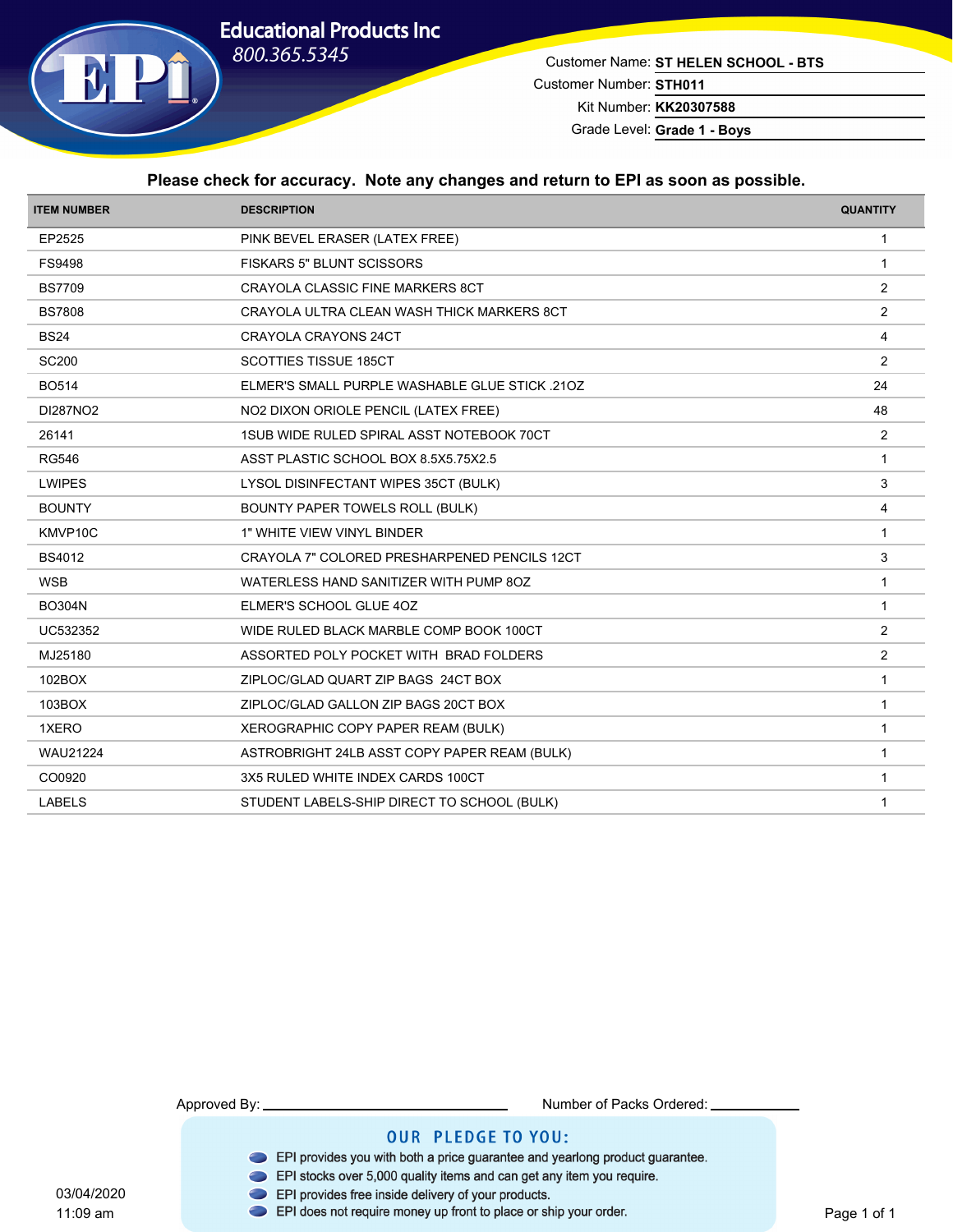

Customer Name: **ST HELEN SCHOOL - BTS** Customer Number: **STH011**

Kit Number: **KK20348039** Grade Level: **Grade 1 - Girls**

#### **Please check for accuracy. Note any changes and return to EPI as soon as possible.**

| <b>ITEM NUMBER</b> | <b>DESCRIPTION</b>                             | <b>QUANTITY</b> |
|--------------------|------------------------------------------------|-----------------|
| EP2525             | PINK BEVEL ERASER (LATEX FREE)                 | $\mathbf{1}$    |
| FS9498             | FISKARS 5" BLUNT SCISSORS                      | $\overline{1}$  |
| <b>BS7709</b>      | CRAYOLA CLASSIC FINE MARKERS 8CT               | $\overline{2}$  |
| <b>BS7808</b>      | CRAYOLA ULTRA CLEAN WASH THICK MARKERS 8CT     | 2               |
| <b>BS24</b>        | <b>CRAYOLA CRAYONS 24CT</b>                    | $\overline{4}$  |
| <b>SC200</b>       | <b>SCOTTIES TISSUE 185CT</b>                   | 2               |
| <b>BO514</b>       | ELMER'S SMALL PURPLE WASHABLE GLUE STICK .210Z | 24              |
| DI287NO2           | NO2 DIXON ORIOLE PENCIL (LATEX FREE)           | 48              |
| 26141              | 1SUB WIDE RULED SPIRAL ASST NOTEBOOK 70CT      | 2               |
| <b>RG546</b>       | ASST PLASTIC SCHOOL BOX 8.5X5.75X2.5           | $\mathbf{1}$    |
| <b>LWIPES</b>      | LYSOL DISINFECTANT WIPES 35CT (BULK)           | 3               |
| <b>BOUNTY</b>      | BOUNTY PAPER TOWELS ROLL (BULK)                | $\overline{4}$  |
| KMVP10C            | 1" WHITE VIEW VINYL BINDER                     | $\mathbf{1}$    |
| <b>BS4012</b>      | CRAYOLA 7" COLORED PRESHARPENED PENCILS 12CT   | 3               |
| <b>WSB</b>         | WATERLESS HAND SANITIZER WITH PUMP 8OZ         | $\overline{1}$  |
| UC532352           | WIDE RULED BLACK MARBLE COMP BOOK 100CT        | $\overline{2}$  |
| MJ25180            | ASSORTED POLY POCKET WITH BRAD FOLDERS         | $\overline{2}$  |
| 102BOX             | ZIPLOC/GLAD QUART ZIP BAGS 24CT BOX            | $\mathbf{1}$    |
| 103BOX             | ZIPLOC/GLAD GALLON ZIP BAGS 20CT BOX           | $\mathbf{1}$    |
| DN24122            | FLUORESCENT YELLOW HIGHLIGHTER                 | $\mathbf{1}$    |
| 1XERO              | XEROGRAPHIC COPY PAPER REAM (BULK)             | $\overline{1}$  |
| <b>CSTOCKWHT</b>   | WHITE 65LB CARDSTOCK 250CT (BULK)              | $\mathbf{1}$    |
| 27158              | WIDE RULE 8X10.5 FILLER PAPER 120CT            | $\mathbf{1}$    |
| CO0920             | 3X5 RULED WHITE INDEX CARDS 100CT              | $\mathbf{1}$    |
| <b>LABELS</b>      | STUDENT LABELS-SHIP DIRECT TO SCHOOL (BULK)    | $\mathbf{1}$    |
|                    |                                                |                 |

11:09 am

Approved By: Number of Packs Ordered:

- EPI provides you with both a price guarantee and yearlong product guarantee.
- EPI stocks over 5,000 quality items and can get any item you require.
- 
- 03/04/2020<br>11:09 am **DEPI** provides free inside delivery of your products.<br>11:09 am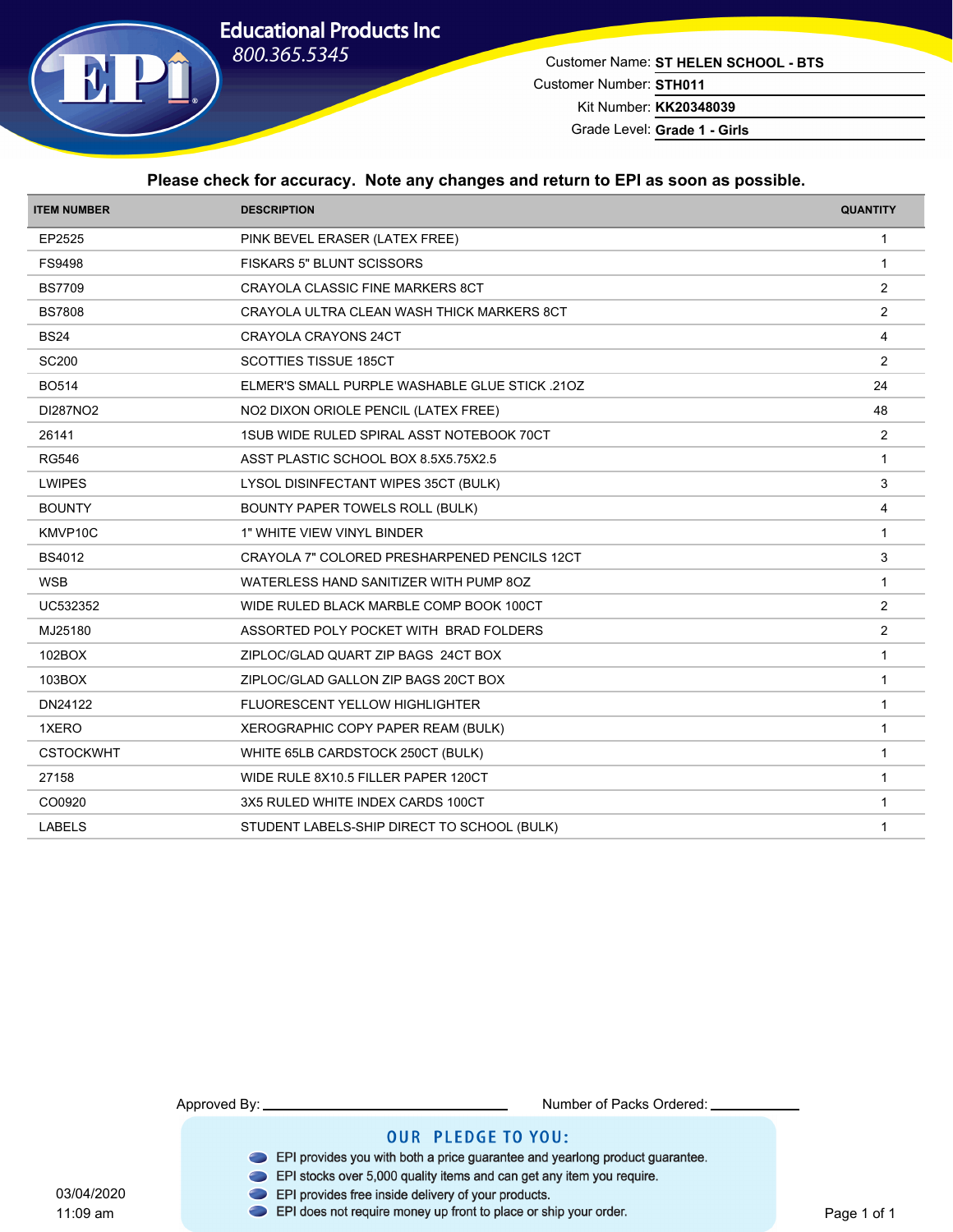# **Educational Products Inc** 800.365.5345



Customer Name: **ST HELEN SCHOOL - BTS** Customer Number: **STH011** Kit Number: **KK20307591**

Grade Level: **Grade 2 - Boys**

#### **Please check for accuracy. Note any changes and return to EPI as soon as possible.**

| <b>ITEM NUMBER</b> | <b>DESCRIPTION</b>                                    | <b>QUANTITY</b> |
|--------------------|-------------------------------------------------------|-----------------|
| MJ25150            | ASSORTED PLASTIC POCKET ONLY FOLDER                   | $\overline{2}$  |
| 26141              | 1SUB WIDE RULED SPIRAL ASST NOTEBOOK 70CT             | $\overline{2}$  |
| <b>BS24</b>        | <b>CRAYOLA CRAYONS 24CT</b>                           | $\overline{2}$  |
| <b>BS7808</b>      | CRAYOLA ULTRA CLEAN WASH THICK MARKERS 8CT            | 2               |
| <b>BS4012</b>      | CRAYOLA 7" COLORED PRESHARPENED PENCILS 12CT          |                 |
| SN80074            | EXPO ASST CHISEL TIP DRY ERASE MARKERS 4PK            | $\mathbf 1$     |
| <b>EP5100PK</b>    | LATEX FREE PENCIL CAP ERASERS 6PK                     | 2               |
| FS9425             | <b>FISKARS 5" SHARP SCISSORS</b>                      |                 |
| <b>BO514</b>       | <b>ELMER'S SMALL PURPLE WASHABLE GLUE STICK .210Z</b> | 8               |
| <b>SC200</b>       | <b>SCOTTIES TISSUE 185CT</b>                          | 3               |
| <b>BOUNTY</b>      | BOUNTY PAPER TOWELS ROLL (BULK)                       | $\overline{2}$  |
| <b>LWIPES</b>      | LYSOL DISINFECTANT WIPES 35CT (BULK)                  | 3               |
| DI287NO2           | NO2 DIXON ORIOLE PENCIL (LATEX FREE)                  | 48              |
| 1XERO              | XEROGRAPHIC COPY PAPER REAM (BULK)                    | -1              |
| KMVP10C            | 1" WHITE VIEW VINYL BINDER                            | $\overline{1}$  |
| CO0920             | 3X5 RULED WHITE INDEX CARDS 100CT                     |                 |
| UC532352           | WIDE RULED BLACK MARBLE COMP BOOK 100CT               |                 |
| 27158              | WIDE RULE 8X10.5 FILLER PAPER 120CT                   | $\overline{1}$  |
| <b>LABELS</b>      | STUDENT LABELS-SHIP DIRECT TO SCHOOL (BULK)           |                 |
|                    |                                                       |                 |

11:09 am

Approved By: Number of Packs Ordered:

- EPI provides you with both a price guarantee and yearlong product guarantee.
- EPI stocks over 5,000 quality items and can get any item you require.
- 
- 03/04/2020<br>11:09 am **DEPI** provides free inside delivery of your products.<br>11:09 am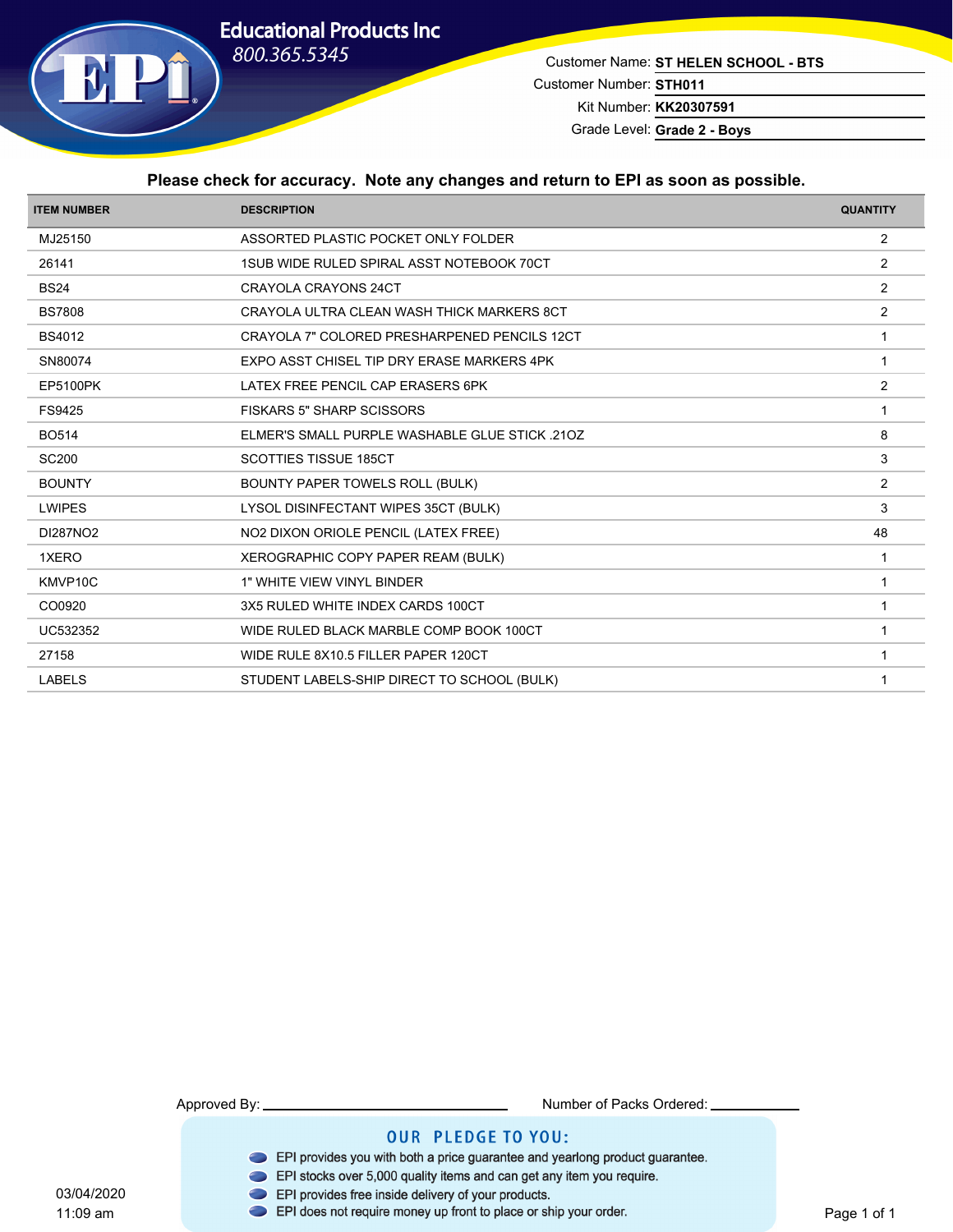# **Educational Products Inc** 800.365.5345



Customer Name: **ST HELEN SCHOOL - BTS** Customer Number: **STH011** Kit Number: **KK20367527**

Grade Level: **Grade 2 - Girls**

#### **Please check for accuracy. Note any changes and return to EPI as soon as possible.**

| <b>ITEM NUMBER</b> | <b>DESCRIPTION</b>                               | <b>QUANTITY</b> |
|--------------------|--------------------------------------------------|-----------------|
| MJ25150            | ASSORTED PLASTIC POCKET ONLY FOLDER              | $\overline{2}$  |
| 26141              | <b>1SUB WIDE RULED SPIRAL ASST NOTEBOOK 70CT</b> | 2               |
| <b>BS24</b>        | <b>CRAYOLA CRAYONS 24CT</b>                      | $\overline{2}$  |
| <b>BS7808</b>      | CRAYOLA ULTRA CLEAN WASH THICK MARKERS 8CT       | 2               |
| <b>BS4012</b>      | CRAYOLA 7" COLORED PRESHARPENED PENCILS 12CT     |                 |
| SN80074            | EXPO ASST CHISEL TIP DRY ERASE MARKERS 4PK       | $\mathbf 1$     |
| <b>EP5100PK</b>    | LATEX FREE PENCIL CAP ERASERS 6PK                | $\overline{2}$  |
| FS9425             | <b>FISKARS 5" SHARP SCISSORS</b>                 | 1               |
| <b>BO514</b>       | ELMER'S SMALL PURPLE WASHABLE GLUE STICK .210Z   | 8               |
| <b>SC200</b>       | <b>SCOTTIES TISSUE 185CT</b>                     | 3               |
| <b>BOUNTY</b>      | BOUNTY PAPER TOWELS ROLL (BULK)                  | $\overline{2}$  |
| <b>LWIPES</b>      | LYSOL DISINFECTANT WIPES 35CT (BULK)             | 3               |
| DI287NO2           | NO2 DIXON ORIOLE PENCIL (LATEX FREE)             | 48              |
| 1XERO              | XEROGRAPHIC COPY PAPER REAM (BULK)               | -1              |
| KMVP10C            | 1" WHITE VIEW VINYL BINDER                       | $\overline{1}$  |
| <b>WSB</b>         | WATERLESS HAND SANITIZER WITH PUMP 8OZ           |                 |
| UC532352           | WIDE RULED BLACK MARBLE COMP BOOK 100CT          |                 |
| 27158              | WIDE RULE 8X10.5 FILLER PAPER 120CT              |                 |
| <b>LABELS</b>      | STUDENT LABELS-SHIP DIRECT TO SCHOOL (BULK)      |                 |
|                    |                                                  |                 |

Approved By: Number of Packs Ordered: **OUR PLEDGE TO YOU:** 

- EPI provides you with both a price guarantee and yearlong product guarantee.
- EPI stocks over 5,000 quality items and can get any item you require.
- 03/04/2020<br>11:09 am **DEPI** provides free inside delivery of your products.<br>11:09 am
	-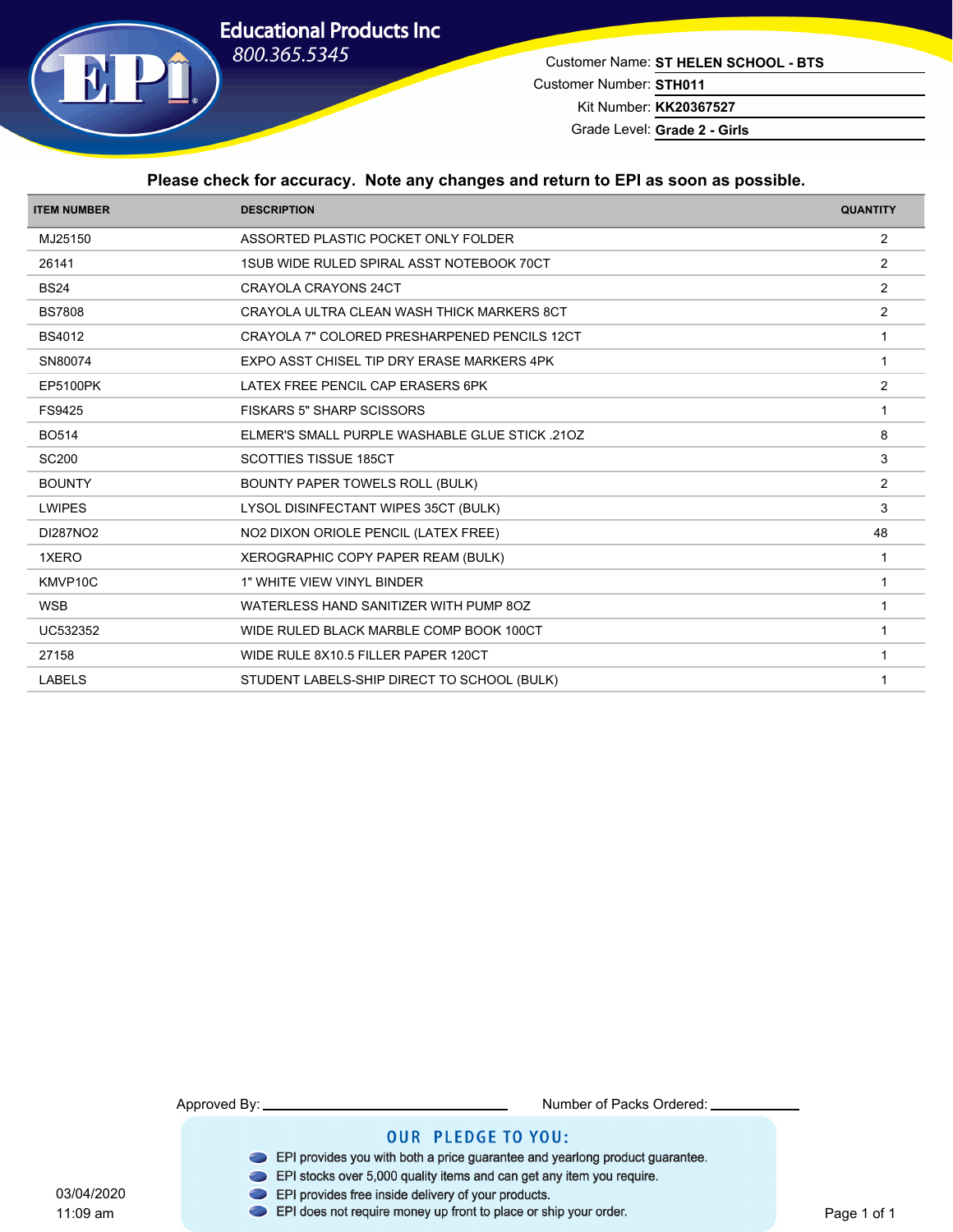

Customer Name: **ST HELEN SCHOOL - BTS** Customer Number: **STH011** Kit Number: **KK20307594**

Grade Level: **Grade 3**

#### **Please check for accuracy. Note any changes and return to EPI as soon as possible.**

| <b>ITEM NUMBER</b> | <b>DESCRIPTION</b>                              | <b>QUANTITY</b> |
|--------------------|-------------------------------------------------|-----------------|
| WE40013            | <b>RED MEDIUM STICK PEN</b>                     | 4               |
| EP617              | 7.25X10.25 CLEAR TOP PENCIL BAG W/GROMMETS      | $\mathbf{1}$    |
| <b>EP5100PK</b>    | LATEX FREE PENCIL CAP ERASERS 6PK               | 4               |
| FS9425             | <b>FISKARS 5" SHARP SCISSORS</b>                | $\mathbf{1}$    |
| 26141NPR           | 1SUB WIDE RULED SPIRAL NON PERF RED 70CT        | $\mathbf{1}$    |
| 26141NPY           | 1SUB WIDE RULED SPIRAL NON PERF YELLOW 70CT     | $\mathbf{1}$    |
| 26141NPB           | 1SUB WIDE RULED SPIRAL NON PERF BLUE 70CT       | $\mathbf{1}$    |
| 26141NPG           | 1SUB WIDE RULED SPIRAL NON PERF GREEN 70CT      | $\mathbf{1}$    |
| <b>BO514</b>       | ELMER'S SMALL PURPLE WASHABLE GLUE STICK .210Z  | $\overline{4}$  |
| 2010R              | RED POCKET ONLY FOLDER                          | $\mathbf{1}$    |
| 2010Y              | YELLOW POCKET ONLY FOLDER                       | $\mathbf{1}$    |
| 2010B              | BLUE POCKET ONLY FOLDER                         | $\mathbf{1}$    |
| 2010G              | <b>GREEN POCKET ONLY FOLDER</b>                 | $\mathbf{1}$    |
| <b>BOUNTY</b>      | <b>BOUNTY PAPER TOWELS ROLL (BULK)</b>          | 2               |
| <b>SC200</b>       | <b>SCOTTIES TISSUE 185CT</b>                    | $\overline{4}$  |
| <b>BS24</b>        | CRAYOLA CRAYONS 24CT                            | $\overline{2}$  |
| <b>BS7808</b>      | CRAYOLA ULTRA CLEAN WASH THICK MARKERS 8CT      | $\mathbf{1}$    |
| <b>LWIPES</b>      | LYSOL DISINFECTANT WIPES 35CT (BULK)            | 3               |
| ST515              | 12" 1/16" STANDARD/METRIC PLASTIC RULER         | $\mathbf{1}$    |
| DI287NO2           | NO2 DIXON ORIOLE PENCIL (LATEX FREE)            | 24              |
| 1XERO              | XEROGRAPHIC COPY PAPER REAM (BULK)              | $\mathbf{1}$    |
| CO0920             | 3X5 RULED WHITE INDEX CARDS 100CT               | $\overline{1}$  |
| 102BOX             | ZIPLOC/GLAD QUART ZIP BAGS 24CT BOX             | $\mathbf{1}$    |
| SN80001            | EXPO LOW ODOR BLACK CHISEL DRY ERASE MARKER 1EA | $\overline{4}$  |
| EP2525             | PINK BEVEL ERASER (LATEX FREE)                  | 2               |
| <b>WSB</b>         | WATERLESS HAND SANITIZER WITH PUMP 8OZ          | $\mathbf{1}$    |
| <b>EB20</b>        | DELUXE STEREO EARBUDS WITH MICROPHONE           | $\mathbf{1}$    |
| 103BOX             | ZIPLOC/GLAD GALLON ZIP BAGS 20CT BOX            | $\mathbf{1}$    |
| 27158              | WIDE RULE 8X10.5 FILLER PAPER 120CT             | $\mathbf{1}$    |
| <b>LABELS</b>      | STUDENT LABELS-SHIP DIRECT TO SCHOOL (BULK)     | $\mathbf{1}$    |

11:09 am

Approved By: Number of Packs Ordered:

### **OUR PLEDGE TO YOU:**

- EPI provides you with both a price guarantee and yearlong product guarantee.
- EPI stocks over 5,000 quality items and can get any item you require.
- 03/04/2020 EPI provides free inside delivery of your products.

#### EPI does not require money up front to place or ship your order.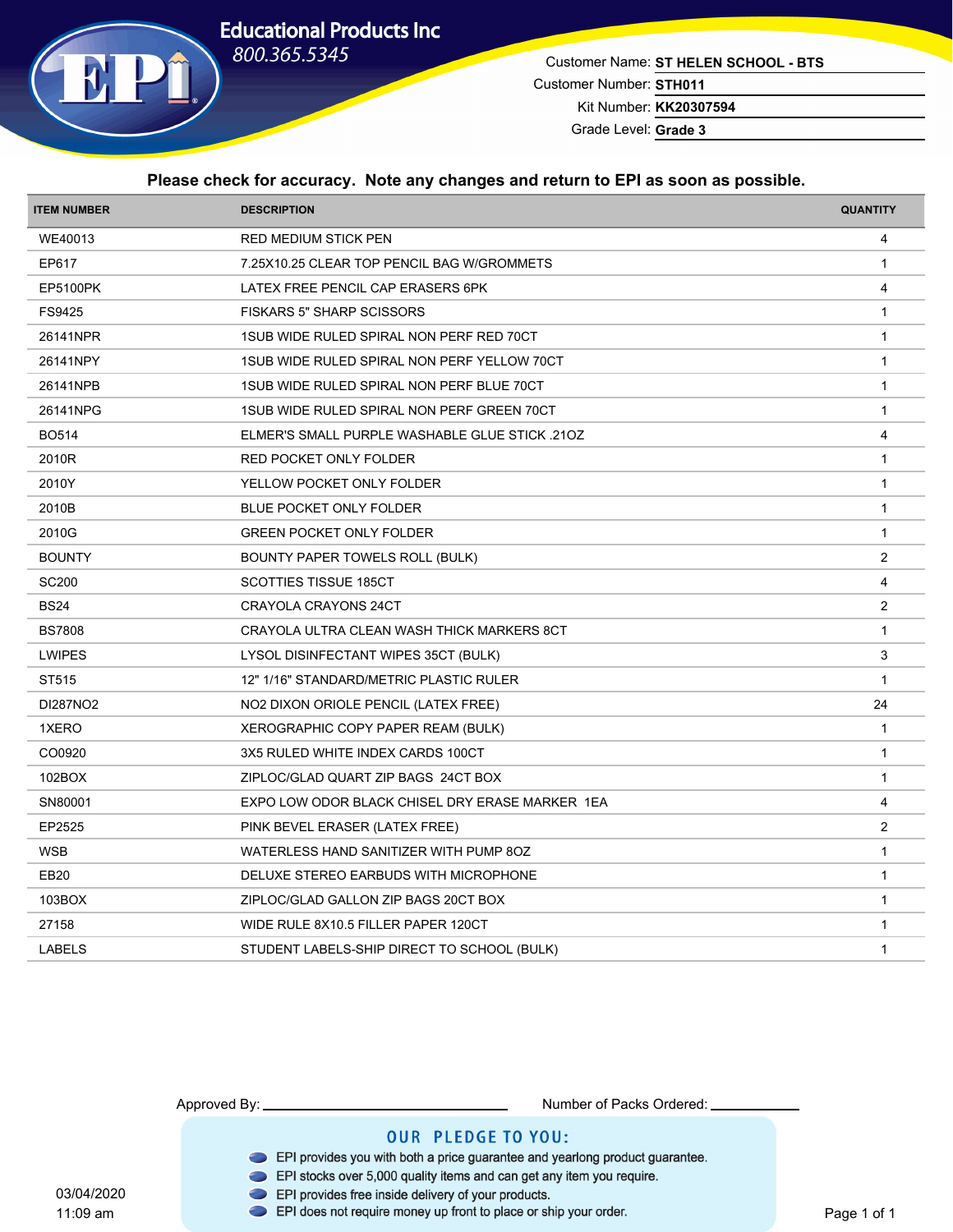

Customer Name: **ST HELEN SCHOOL - BTS** Customer Number: **STH011**

Kit Number: **KK20307595**

Grade Level: **Grade 4 - Boys**

#### **Please check for accuracy. Note any changes and return to EPI as soon as possible.**

| <b>ITEM NUMBER</b> | <b>DESCRIPTION</b>                              | <b>QUANTITY</b> |
|--------------------|-------------------------------------------------|-----------------|
| <b>BS24</b>        | CRAYOLA CRAYONS 24CT                            | $\mathbf{1}$    |
| EP617              | 7.25X10.25 CLEAR TOP PENCIL BAG W/GROMMETS      | $\overline{1}$  |
| <b>BS7708</b>      | CRAYOLA CLASSIC THICK MARKERS 8CT               | $\mathbf{1}$    |
| <b>LWIPES</b>      | LYSOL DISINFECTANT WIPES 35CT (BULK)            | 3               |
| WE40013            | <b>RED MEDIUM STICK PEN</b>                     | 2               |
| 1XERO              | XEROGRAPHIC COPY PAPER REAM (BULK)              | $\overline{1}$  |
| 34TI               | 3/4" X 650" INVISIBLE TAPE                      | 2               |
| FC12132            | NO2 YELLOW PENCIL (LATEX FREE)                  | 48              |
| <b>BO514</b>       | ELMER'S SMALL PURPLE WASHABLE GLUE STICK .21OZ  | $\overline{4}$  |
| <b>EP5100PK</b>    | LATEX FREE PENCIL CAP ERASERS 6PK               | $\mathbf{1}$    |
| FS9425             | <b>FISKARS 5" SHARP SCISSORS</b>                | $\mathbf{1}$    |
| 2012R              | RED POCKET AND BRAD FOLDER                      | $\overline{2}$  |
| 2012B              | BLUE POCKET AND BRAD FOLDER                     | 2               |
| 2012G              | <b>GREEN POCKET AND BRAD FOLDER</b>             | $\overline{2}$  |
| 2012OR             | ORANGE POCKET AND BRAD FOLDER                   | $\mathbf{1}$    |
| 2012Y              | YELLOW POCKET AND BRAD FOLDER                   | $\mathbf{1}$    |
| <b>BOUNTY</b>      | BOUNTY PAPER TOWELS ROLL (BULK)                 | 2               |
| <b>SC200</b>       | SCOTTIES TISSUE 185CT                           | $\mathbf{3}$    |
| FC83720            | REG. PENCIL SHARPENER W/ RECEPTACLE             | $\mathbf{1}$    |
| <b>BS4012</b>      | CRAYOLA 7" COLORED PRESHARPENED PENCILS 12CT    | $\mathbf{1}$    |
| CO0920             | 3X5 RULED WHITE INDEX CARDS 100CT               | 3               |
| SN80001            | EXPO LOW ODOR BLACK CHISEL DRY ERASE MARKER 1EA | $\overline{2}$  |
| 103BOX             | ZIPLOC/GLAD GALLON ZIP BAGS 20CT BOX            | $\mathbf{1}$    |
| SN30001            | SHARPIE BLACK FINE MARKER 1EA                   | $\overline{1}$  |
| EP2525             | PINK BEVEL ERASER (LATEX FREE)                  | 3               |
| <b>LABELS</b>      | STUDENT LABELS-SHIP DIRECT TO SCHOOL (BULK)     | $\mathbf{1}$    |
|                    |                                                 |                 |

11:09 am

Approved By: Number of Packs Ordered:

- EPI provides you with both a price guarantee and yearlong product guarantee.
- EPI stocks over 5,000 quality items and can get any item you require.
- 03/04/2020 EPI provides free inside delivery of your products.
	- EPI does not require money up front to place or ship your order.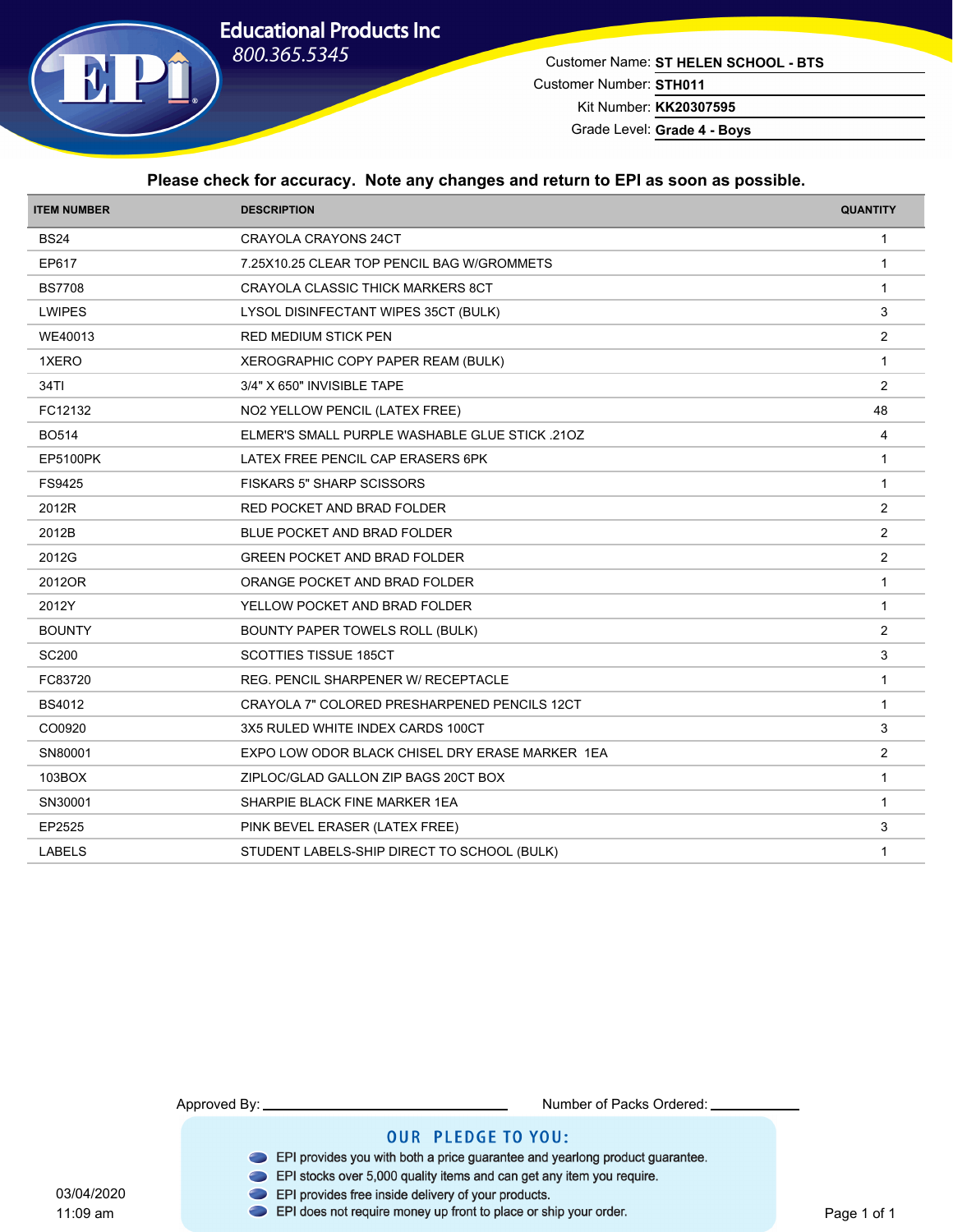

Customer Name: **ST HELEN SCHOOL - BTS** Customer Number: **STH011** Kit Number: **KK20331307**

Grade Level: **Grade 4 - Girls**

#### **Please check for accuracy. Note any changes and return to EPI as soon as possible.**

| <b>ITEM NUMBER</b> | <b>DESCRIPTION</b>                              | <b>QUANTITY</b> |
|--------------------|-------------------------------------------------|-----------------|
| <b>BS24</b>        | <b>CRAYOLA CRAYONS 24CT</b>                     | $\mathbf{1}$    |
| EP617              | 7.25X10.25 CLEAR TOP PENCIL BAG W/GROMMETS      | $\overline{1}$  |
| <b>BS7708</b>      | CRAYOLA CLASSIC THICK MARKERS 8CT               | $\mathbf{1}$    |
| <b>LWIPES</b>      | LYSOL DISINFECTANT WIPES 35CT (BULK)            | 3               |
| WE40013            | <b>RED MEDIUM STICK PEN</b>                     | 2               |
| 1XERO              | XEROGRAPHIC COPY PAPER REAM (BULK)              | $\overline{1}$  |
| 34TI               | 3/4" X 650" INVISIBLE TAPE                      | 2               |
| FC12132            | NO2 YELLOW PENCIL (LATEX FREE)                  | 48              |
| <b>BO514</b>       | ELMER'S SMALL PURPLE WASHABLE GLUE STICK .210Z  | 4               |
| <b>EP5100PK</b>    | LATEX FREE PENCIL CAP ERASERS 6PK               | $\mathbf{1}$    |
| FS9425             | <b>FISKARS 5" SHARP SCISSORS</b>                | $\mathbf{1}$    |
| 2012R              | RED POCKET AND BRAD FOLDER                      | 2               |
| 2012B              | BLUE POCKET AND BRAD FOLDER                     | 2               |
| 2012G              | <b>GREEN POCKET AND BRAD FOLDER</b>             | $\overline{2}$  |
| 2012OR             | ORANGE POCKET AND BRAD FOLDER                   | $\mathbf{1}$    |
| 2012Y              | YELLOW POCKET AND BRAD FOLDER                   | $\mathbf{1}$    |
| <b>BOUNTY</b>      | BOUNTY PAPER TOWELS ROLL (BULK)                 | 2               |
| <b>SC200</b>       | <b>SCOTTIES TISSUE 185CT</b>                    | 3               |
| FC83720            | <b>REG. PENCIL SHARPENER W/ RECEPTACLE</b>      | $\mathbf{1}$    |
| BS4012             | CRAYOLA 7" COLORED PRESHARPENED PENCILS 12CT    | $\mathbf{1}$    |
| CO0920             | 3X5 RULED WHITE INDEX CARDS 100CT               | 3               |
| SN80001            | EXPO LOW ODOR BLACK CHISEL DRY ERASE MARKER 1EA | 2               |
| <b>UNHUGGIES</b>   | HUGGIES UNSCENTED BABY WIPES 64 CT TUB (BULK)   | $\mathbf{1}$    |
| SN37001            | SHARPIE BLACK ULTRA FINE MARKER                 | $\overline{1}$  |
| EP2525             | PINK BEVEL ERASER (LATEX FREE)                  | 3               |
| <b>LABELS</b>      | STUDENT LABELS-SHIP DIRECT TO SCHOOL (BULK)     | $\mathbf{1}$    |
|                    |                                                 |                 |

11:09 am

Approved By: Number of Packs Ordered:

- EPI provides you with both a price guarantee and yearlong product guarantee.
- EPI stocks over 5,000 quality items and can get any item you require.
- 
- 03/04/2020<br>11:09 am **DEPI** provides free inside delivery of your products.<br>11:09 am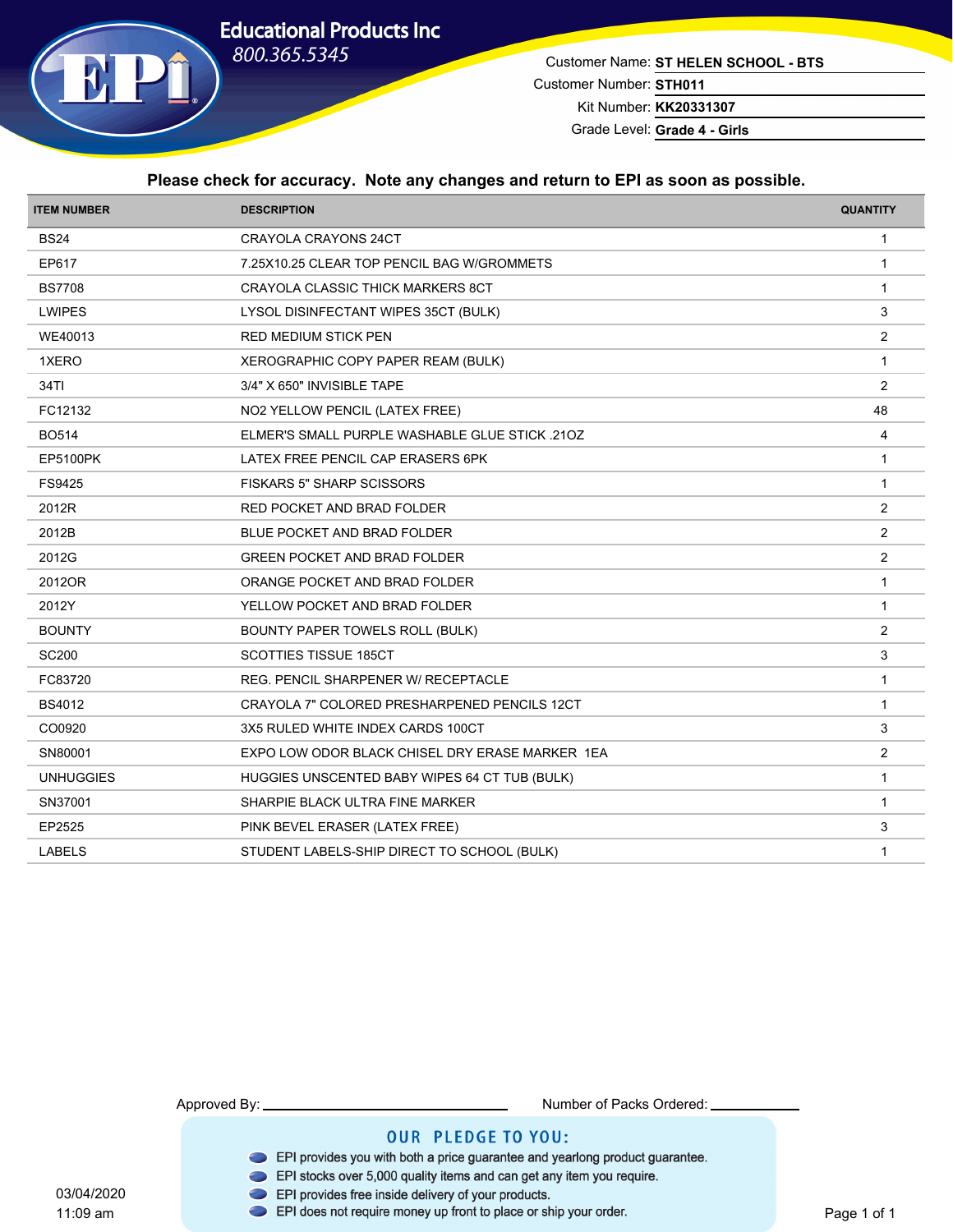

Customer Name: **ST HELEN SCHOOL - BTS** Customer Number: **STH011** Kit Number: **KK20331310**

Grade Level: **Grade 5 - Boys**

#### **Please check for accuracy. Note any changes and return to EPI as soon as possible.**

| <b>ITEM NUMBER</b> | <b>DESCRIPTION</b>                                    | <b>QUANTITY</b>         |
|--------------------|-------------------------------------------------------|-------------------------|
| 26143              | 3SUB WIDE RULED ASST SPIRAL 120CT                     | $\overline{2}$          |
| 20120              | ASSORTED POCKET AND BRAD FOLDER                       | 6                       |
| <b>BS7808</b>      | CRAYOLA ULTRA CLEAN WASH THICK MARKERS 8CT            | 2                       |
| <b>BS4024</b>      | CRAYOLA 7" COLORED PRESHARPENED PENCILS 24CT          | $\mathbf{1}$            |
| <b>BS24</b>        | CRAYOLA CRAYONS 24CT                                  | 2                       |
| <b>BO514</b>       | <b>ELMER'S SMALL PURPLE WASHABLE GLUE STICK .210Z</b> | $\overline{\mathbf{4}}$ |
| FC83720            | REG. PENCIL SHARPENER W/ RECEPTACLE                   | $\mathbf{1}$            |
| FS9425             | <b>FISKARS 5" SHARP SCISSORS</b>                      | $\mathbf{1}$            |
| EP5076             | <b>COMPASS BALL BEARING</b>                           | $\mathbf{1}$            |
| AW33066            | 6" PROTRACTOR - CLEAR                                 | $\mathbf{1}$            |
| ST515              | 12" 1/16" STANDARD/METRIC PLASTIC RULER               | $\mathbf{1}$            |
| <b>BO304N</b>      | ELMER'S SCHOOL GLUE 4OZ                               | $\mathbf{1}$            |
| FC12132            | NO2 YELLOW PENCIL (LATEX FREE)                        | 72                      |
| <b>BOUNTY</b>      | BOUNTY PAPER TOWELS ROLL (BULK)                       | 2                       |
| <b>SC200</b>       | <b>SCOTTIES TISSUE 185CT</b>                          | 3                       |
| <b>EP5100PK</b>    | LATEX FREE PENCIL CAP ERASERS 6PK                     | $\mathbf{1}$            |
| <b>LWIPES</b>      | LYSOL DISINFECTANT WIPES 35CT (BULK)                  | 4                       |
| <b>WSB</b>         | WATERLESS HAND SANITIZER WITH PUMP 8OZ                | $\mathbf{1}$            |
| 1XERO              | XEROGRAPHIC COPY PAPER REAM (BULK)                    | $\mathbf{1}$            |
| EP617              | 7.25X10.25 CLEAR TOP PENCIL BAG W/GROMMETS            | $\mathbf{1}$            |
| UC532352           | WIDE RULED BLACK MARBLE COMP BOOK 100CT               | $\mathbf{1}$            |
| EP2525             | PINK BEVEL ERASER (LATEX FREE)                        | $\,6\,$                 |
| 10125              | 9" PAPER PLATES 25CT                                  | $\mathbf{1}$            |
| <b>UNHUGGIES</b>   | HUGGIES UNSCENTED BABY WIPES 64 CT TUB (BULK)         | $\mathbf{1}$            |
| 103BOX             | ZIPLOC/GLAD GALLON ZIP BAGS 20CT BOX                  | $\mathbf{1}$            |
| 12T1               | 1/2 X 450" INVISIBLE TAPE W/DISPENSER                 | $\overline{2}$          |
| 27158              | WIDE RULE 8X10.5 FILLER PAPER 120CT                   | 2                       |
| CO0920             | 3X5 RULED WHITE INDEX CARDS 100CT                     | 3                       |
| <b>LABELS</b>      | STUDENT LABELS-SHIP DIRECT TO SCHOOL (BULK)           | $\mathbf{1}$            |
|                    |                                                       |                         |

Approved By: Number of Packs Ordered:

- EPI provides you with both a price guarantee and yearlong product guarantee.
- EPI stocks over 5,000 quality items and can get any item you require.
- 
- 03/04/2020<br>11:09 am **DEPI** provides free inside delivery of your products.<br>11:09 am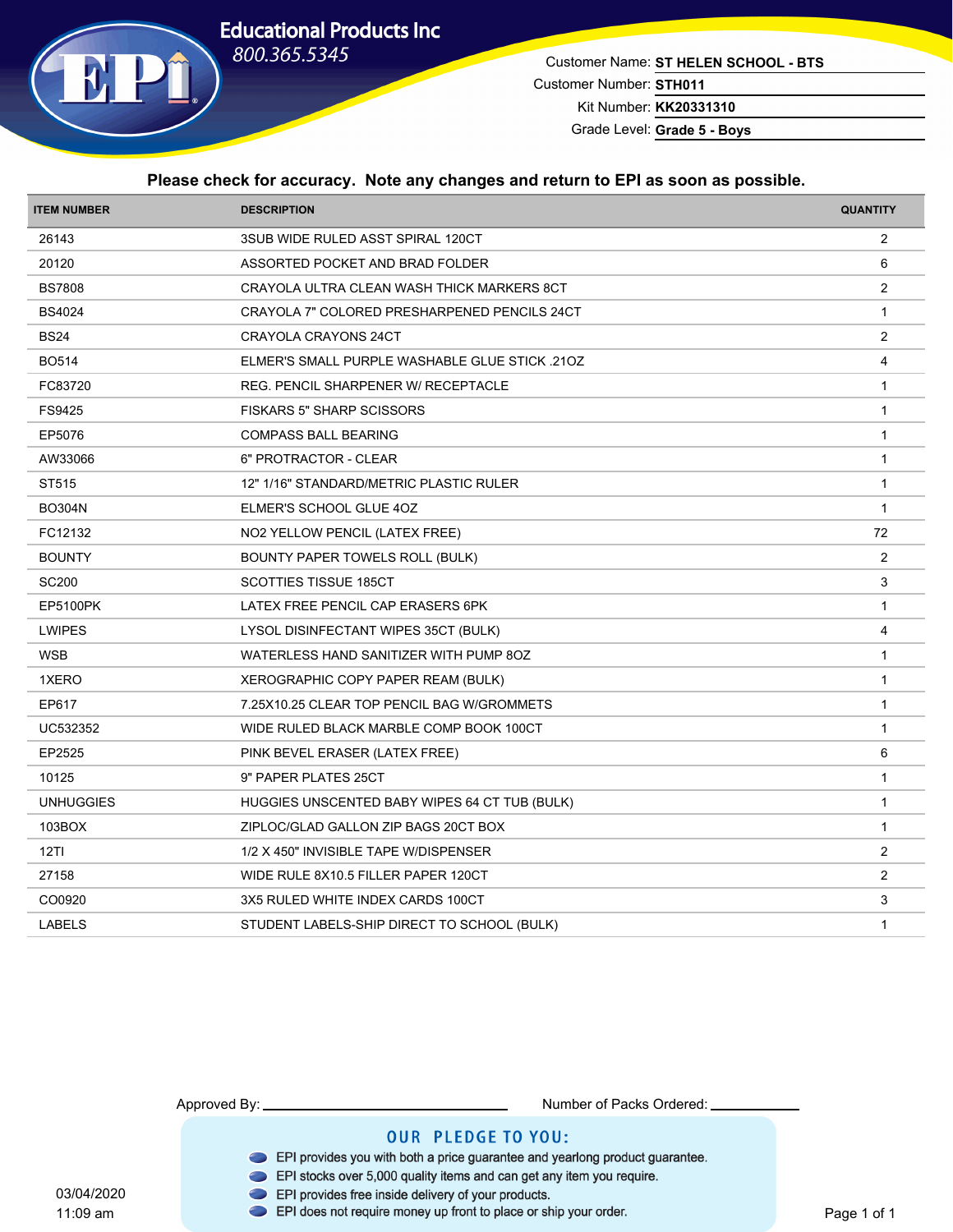

Customer Name: **ST HELEN SCHOOL - BTS** Customer Number: **STH011** Kit Number: **KK20307597**

Grade Level: **Grade 5 - Girls**

#### **Please check for accuracy. Note any changes and return to EPI as soon as possible.**

| 3SUB WIDE RULED ASST SPIRAL 120CT<br>$\overline{2}$<br>6<br>ASSORTED POCKET AND BRAD FOLDER<br>2<br>CRAYOLA ULTRA CLEAN WASH THICK MARKERS 8CT<br>$\mathbf{1}$<br>CRAYOLA 7" COLORED PRESHARPENED PENCILS 24CT<br>2<br>CRAYOLA CRAYONS 24CT<br>$\overline{\mathbf{4}}$<br><b>ELMER'S SMALL PURPLE WASHABLE GLUE STICK .210Z</b><br>REG. PENCIL SHARPENER W/ RECEPTACLE<br>$\mathbf{1}$<br><b>FISKARS 5" SHARP SCISSORS</b><br>$\mathbf{1}$<br>$\mathbf{1}$<br><b>COMPASS BALL BEARING</b><br>6" PROTRACTOR - CLEAR<br>$\mathbf{1}$<br>12" 1/16" STANDARD/METRIC PLASTIC RULER<br>$\mathbf{1}$<br>ELMER'S SCHOOL GLUE 4OZ<br>$\mathbf{1}$<br>72<br>NO2 YELLOW PENCIL (LATEX FREE)<br>2<br>BOUNTY PAPER TOWELS ROLL (BULK)<br>3<br><b>SCOTTIES TISSUE 185CT</b><br>LATEX FREE PENCIL CAP ERASERS 6PK<br>$\mathbf{1}$<br>4<br>LYSOL DISINFECTANT WIPES 35CT (BULK)<br>$\mathbf{1}$<br>WATERLESS HAND SANITIZER WITH PUMP 8OZ<br>$\mathbf{1}$<br>XEROGRAPHIC COPY PAPER REAM (BULK)<br>7.25X10.25 CLEAR TOP PENCIL BAG W/GROMMETS<br>$\mathbf{1}$<br>$\mathbf{1}$<br>WIDE RULED BLACK MARBLE COMP BOOK 100CT<br>$\,6\,$<br>PINK BEVEL ERASER (LATEX FREE)<br>9" PAPER PLATES 25CT<br>$\mathbf{1}$<br>$\mathbf{1}$<br>HUGGIES UNSCENTED BABY WIPES 64 CT TUB (BULK)<br>ZIPLOC/GLAD SANDWICH ZIP BAGS 40CT BOX<br>$\mathbf{1}$<br>$\overline{2}$<br>1/2 X 450" INVISIBLE TAPE W/DISPENSER<br>2<br>WIDE RULE 8X10.5 FILLER PAPER 120CT<br>3<br>3X5 RULED WHITE INDEX CARDS 100CT<br>STUDENT LABELS-SHIP DIRECT TO SCHOOL (BULK)<br>$\mathbf{1}$ | <b>ITEM NUMBER</b> | <b>DESCRIPTION</b> | <b>QUANTITY</b> |
|------------------------------------------------------------------------------------------------------------------------------------------------------------------------------------------------------------------------------------------------------------------------------------------------------------------------------------------------------------------------------------------------------------------------------------------------------------------------------------------------------------------------------------------------------------------------------------------------------------------------------------------------------------------------------------------------------------------------------------------------------------------------------------------------------------------------------------------------------------------------------------------------------------------------------------------------------------------------------------------------------------------------------------------------------------------------------------------------------------------------------------------------------------------------------------------------------------------------------------------------------------------------------------------------------------------------------------------------------------------------------------------------------------------------------------------------------------------------------------------------------------------------------------------|--------------------|--------------------|-----------------|
|                                                                                                                                                                                                                                                                                                                                                                                                                                                                                                                                                                                                                                                                                                                                                                                                                                                                                                                                                                                                                                                                                                                                                                                                                                                                                                                                                                                                                                                                                                                                          | 26143              |                    |                 |
|                                                                                                                                                                                                                                                                                                                                                                                                                                                                                                                                                                                                                                                                                                                                                                                                                                                                                                                                                                                                                                                                                                                                                                                                                                                                                                                                                                                                                                                                                                                                          | 20120              |                    |                 |
|                                                                                                                                                                                                                                                                                                                                                                                                                                                                                                                                                                                                                                                                                                                                                                                                                                                                                                                                                                                                                                                                                                                                                                                                                                                                                                                                                                                                                                                                                                                                          | <b>BS7808</b>      |                    |                 |
|                                                                                                                                                                                                                                                                                                                                                                                                                                                                                                                                                                                                                                                                                                                                                                                                                                                                                                                                                                                                                                                                                                                                                                                                                                                                                                                                                                                                                                                                                                                                          | <b>BS4024</b>      |                    |                 |
|                                                                                                                                                                                                                                                                                                                                                                                                                                                                                                                                                                                                                                                                                                                                                                                                                                                                                                                                                                                                                                                                                                                                                                                                                                                                                                                                                                                                                                                                                                                                          | <b>BS24</b>        |                    |                 |
|                                                                                                                                                                                                                                                                                                                                                                                                                                                                                                                                                                                                                                                                                                                                                                                                                                                                                                                                                                                                                                                                                                                                                                                                                                                                                                                                                                                                                                                                                                                                          | <b>BO514</b>       |                    |                 |
|                                                                                                                                                                                                                                                                                                                                                                                                                                                                                                                                                                                                                                                                                                                                                                                                                                                                                                                                                                                                                                                                                                                                                                                                                                                                                                                                                                                                                                                                                                                                          | FC83720            |                    |                 |
|                                                                                                                                                                                                                                                                                                                                                                                                                                                                                                                                                                                                                                                                                                                                                                                                                                                                                                                                                                                                                                                                                                                                                                                                                                                                                                                                                                                                                                                                                                                                          | FS9425             |                    |                 |
|                                                                                                                                                                                                                                                                                                                                                                                                                                                                                                                                                                                                                                                                                                                                                                                                                                                                                                                                                                                                                                                                                                                                                                                                                                                                                                                                                                                                                                                                                                                                          | EP5076             |                    |                 |
|                                                                                                                                                                                                                                                                                                                                                                                                                                                                                                                                                                                                                                                                                                                                                                                                                                                                                                                                                                                                                                                                                                                                                                                                                                                                                                                                                                                                                                                                                                                                          | AW33066            |                    |                 |
|                                                                                                                                                                                                                                                                                                                                                                                                                                                                                                                                                                                                                                                                                                                                                                                                                                                                                                                                                                                                                                                                                                                                                                                                                                                                                                                                                                                                                                                                                                                                          | ST515              |                    |                 |
|                                                                                                                                                                                                                                                                                                                                                                                                                                                                                                                                                                                                                                                                                                                                                                                                                                                                                                                                                                                                                                                                                                                                                                                                                                                                                                                                                                                                                                                                                                                                          | <b>BO304N</b>      |                    |                 |
|                                                                                                                                                                                                                                                                                                                                                                                                                                                                                                                                                                                                                                                                                                                                                                                                                                                                                                                                                                                                                                                                                                                                                                                                                                                                                                                                                                                                                                                                                                                                          | FC12132            |                    |                 |
|                                                                                                                                                                                                                                                                                                                                                                                                                                                                                                                                                                                                                                                                                                                                                                                                                                                                                                                                                                                                                                                                                                                                                                                                                                                                                                                                                                                                                                                                                                                                          | <b>BOUNTY</b>      |                    |                 |
|                                                                                                                                                                                                                                                                                                                                                                                                                                                                                                                                                                                                                                                                                                                                                                                                                                                                                                                                                                                                                                                                                                                                                                                                                                                                                                                                                                                                                                                                                                                                          | <b>SC200</b>       |                    |                 |
|                                                                                                                                                                                                                                                                                                                                                                                                                                                                                                                                                                                                                                                                                                                                                                                                                                                                                                                                                                                                                                                                                                                                                                                                                                                                                                                                                                                                                                                                                                                                          | <b>EP5100PK</b>    |                    |                 |
|                                                                                                                                                                                                                                                                                                                                                                                                                                                                                                                                                                                                                                                                                                                                                                                                                                                                                                                                                                                                                                                                                                                                                                                                                                                                                                                                                                                                                                                                                                                                          | <b>LWIPES</b>      |                    |                 |
|                                                                                                                                                                                                                                                                                                                                                                                                                                                                                                                                                                                                                                                                                                                                                                                                                                                                                                                                                                                                                                                                                                                                                                                                                                                                                                                                                                                                                                                                                                                                          | <b>WSB</b>         |                    |                 |
|                                                                                                                                                                                                                                                                                                                                                                                                                                                                                                                                                                                                                                                                                                                                                                                                                                                                                                                                                                                                                                                                                                                                                                                                                                                                                                                                                                                                                                                                                                                                          | 1XERO              |                    |                 |
|                                                                                                                                                                                                                                                                                                                                                                                                                                                                                                                                                                                                                                                                                                                                                                                                                                                                                                                                                                                                                                                                                                                                                                                                                                                                                                                                                                                                                                                                                                                                          | EP617              |                    |                 |
|                                                                                                                                                                                                                                                                                                                                                                                                                                                                                                                                                                                                                                                                                                                                                                                                                                                                                                                                                                                                                                                                                                                                                                                                                                                                                                                                                                                                                                                                                                                                          | UC532352           |                    |                 |
|                                                                                                                                                                                                                                                                                                                                                                                                                                                                                                                                                                                                                                                                                                                                                                                                                                                                                                                                                                                                                                                                                                                                                                                                                                                                                                                                                                                                                                                                                                                                          | EP2525             |                    |                 |
|                                                                                                                                                                                                                                                                                                                                                                                                                                                                                                                                                                                                                                                                                                                                                                                                                                                                                                                                                                                                                                                                                                                                                                                                                                                                                                                                                                                                                                                                                                                                          | 10125              |                    |                 |
|                                                                                                                                                                                                                                                                                                                                                                                                                                                                                                                                                                                                                                                                                                                                                                                                                                                                                                                                                                                                                                                                                                                                                                                                                                                                                                                                                                                                                                                                                                                                          | <b>UNHUGGIES</b>   |                    |                 |
|                                                                                                                                                                                                                                                                                                                                                                                                                                                                                                                                                                                                                                                                                                                                                                                                                                                                                                                                                                                                                                                                                                                                                                                                                                                                                                                                                                                                                                                                                                                                          | 115BOX             |                    |                 |
|                                                                                                                                                                                                                                                                                                                                                                                                                                                                                                                                                                                                                                                                                                                                                                                                                                                                                                                                                                                                                                                                                                                                                                                                                                                                                                                                                                                                                                                                                                                                          | 12T1               |                    |                 |
|                                                                                                                                                                                                                                                                                                                                                                                                                                                                                                                                                                                                                                                                                                                                                                                                                                                                                                                                                                                                                                                                                                                                                                                                                                                                                                                                                                                                                                                                                                                                          | 27158              |                    |                 |
|                                                                                                                                                                                                                                                                                                                                                                                                                                                                                                                                                                                                                                                                                                                                                                                                                                                                                                                                                                                                                                                                                                                                                                                                                                                                                                                                                                                                                                                                                                                                          | CO0920             |                    |                 |
|                                                                                                                                                                                                                                                                                                                                                                                                                                                                                                                                                                                                                                                                                                                                                                                                                                                                                                                                                                                                                                                                                                                                                                                                                                                                                                                                                                                                                                                                                                                                          | <b>LABELS</b>      |                    |                 |

Approved By: Number of Packs Ordered:

- EPI provides you with both a price guarantee and yearlong product guarantee.
- EPI stocks over 5,000 quality items and can get any item you require.
- 
- 03/04/2020<br>11:09 am **DEPI** provides free inside delivery of your products.<br>11:09 am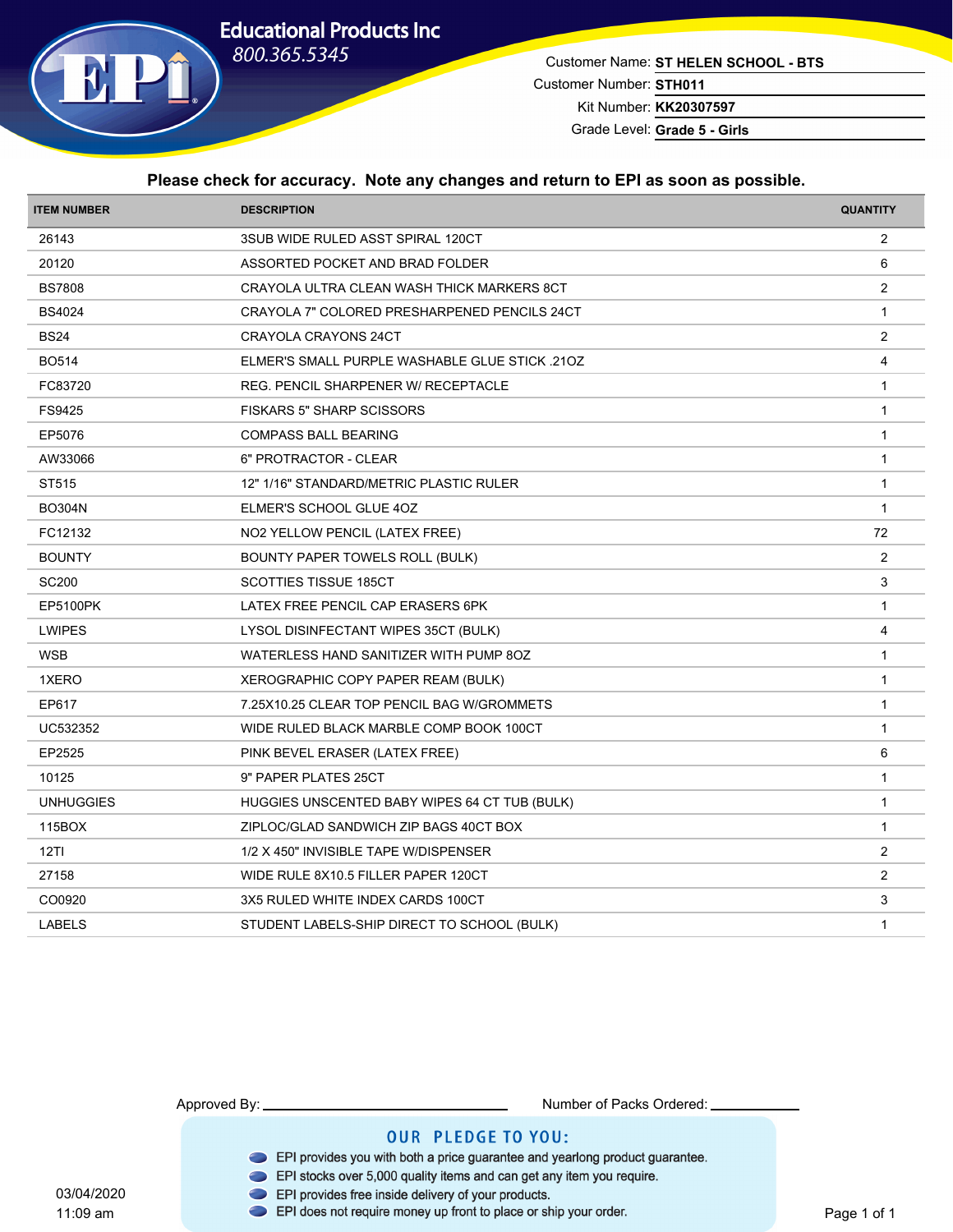

Customer Name: **ST HELEN SCHOOL - BTS** Customer Number: **STH011** Kit Number: **KK20307601**

Grade Level: **Grade 6**

#### **Please check for accuracy. Note any changes and return to EPI as soon as possible.**

| <b>ITEM NUMBER</b> | <b>DESCRIPTION</b>                             | <b>QUANTITY</b> |
|--------------------|------------------------------------------------|-----------------|
| FC83720            | REG. PENCIL SHARPENER W/ RECEPTACLE            | $\overline{2}$  |
| <b>BS7808</b>      | CRAYOLA ULTRA CLEAN WASH THICK MARKERS 8CT     | $\mathbf 1$     |
| <b>BS24</b>        | CRAYOLA CRAYONS 24CT                           | $\overline{1}$  |
| FC12132            | NO2 YELLOW PENCIL (LATEX FREE)                 | 48              |
| EP2525             | PINK BEVEL ERASER (LATEX FREE)                 | $\overline{4}$  |
| WE40013            | RED MEDIUM STICK PEN                           | 12              |
| WE40012            | <b>BLUE MEDIUM STICK PEN</b>                   | 6               |
| <b>BO514</b>       | ELMER'S SMALL PURPLE WASHABLE GLUE STICK .210Z | 6               |
| EP617              | 7.25X10.25 CLEAR TOP PENCIL BAG W/GROMMETS     | $\mathbf{1}$    |
| CO0920             | 3X5 RULED WHITE INDEX CARDS 100CT              | 2               |
| 26160              | 1SUB COLLEGE RULED SPIRAL NON PERF 70CT        | 12              |
| <b>UNHUGGIES</b>   | HUGGIES UNSCENTED BABY WIPES 64 CT TUB (BULK)  | $\mathbf{1}$    |
| 102BOX             | ZIPLOC/GLAD QUART ZIP BAGS 24CT BOX            | $\overline{1}$  |
| EP5400             | 3X3 YELLOW STICKY NOTES 50CT 4PK               | $\overline{2}$  |
| ST515              | 12" 1/16" STANDARD/METRIC PLASTIC RULER        | $\mathbf{1}$    |
| <b>BS4024</b>      | CRAYOLA 7" COLORED PRESHARPENED PENCILS 24CT   | $\mathbf{1}$    |
| FS9425             | <b>FISKARS 5" SHARP SCISSORS</b>               | $\mathbf{1}$    |
| 1XERO              | XEROGRAPHIC COPY PAPER REAM (BULK)             | $\mathbf{1}$    |
| <b>BOUNTY</b>      | BOUNTY PAPER TOWELS ROLL (BULK)                | $\overline{4}$  |
| <b>SC200</b>       | <b>SCOTTIES TISSUE 185CT</b>                   | $\overline{4}$  |
| <b>LWIPES</b>      | LYSOL DISINFECTANT WIPES 35CT (BULK)           | 3               |
| 20120              | ASSORTED POCKET AND BRAD FOLDER                | 10              |
| SN80074            | EXPO ASST CHISEL TIP DRY ERASE MARKERS 4PK     | $\overline{2}$  |
| <b>WSB</b>         | WATERLESS HAND SANITIZER WITH PUMP 8OZ         | $\overline{1}$  |
| SN30001            | SHARPIE BLACK FINE MARKER 1EA                  | $\mathbf{1}$    |
| KMVP10             | 1" ASST HARDBACK VINYL BINDER                  | $\overline{1}$  |
| <b>LABELS</b>      | STUDENT LABELS-SHIP DIRECT TO SCHOOL (BULK)    | $\mathbf 1$     |

11:09 am

Approved By: Number of Packs Ordered:

- EPI provides you with both a price guarantee and yearlong product guarantee.
- EPI stocks over 5,000 quality items and can get any item you require.
- 
- 03/04/2020<br>11:09 am **DEPI** provides free inside delivery of your products.<br>11:09 am